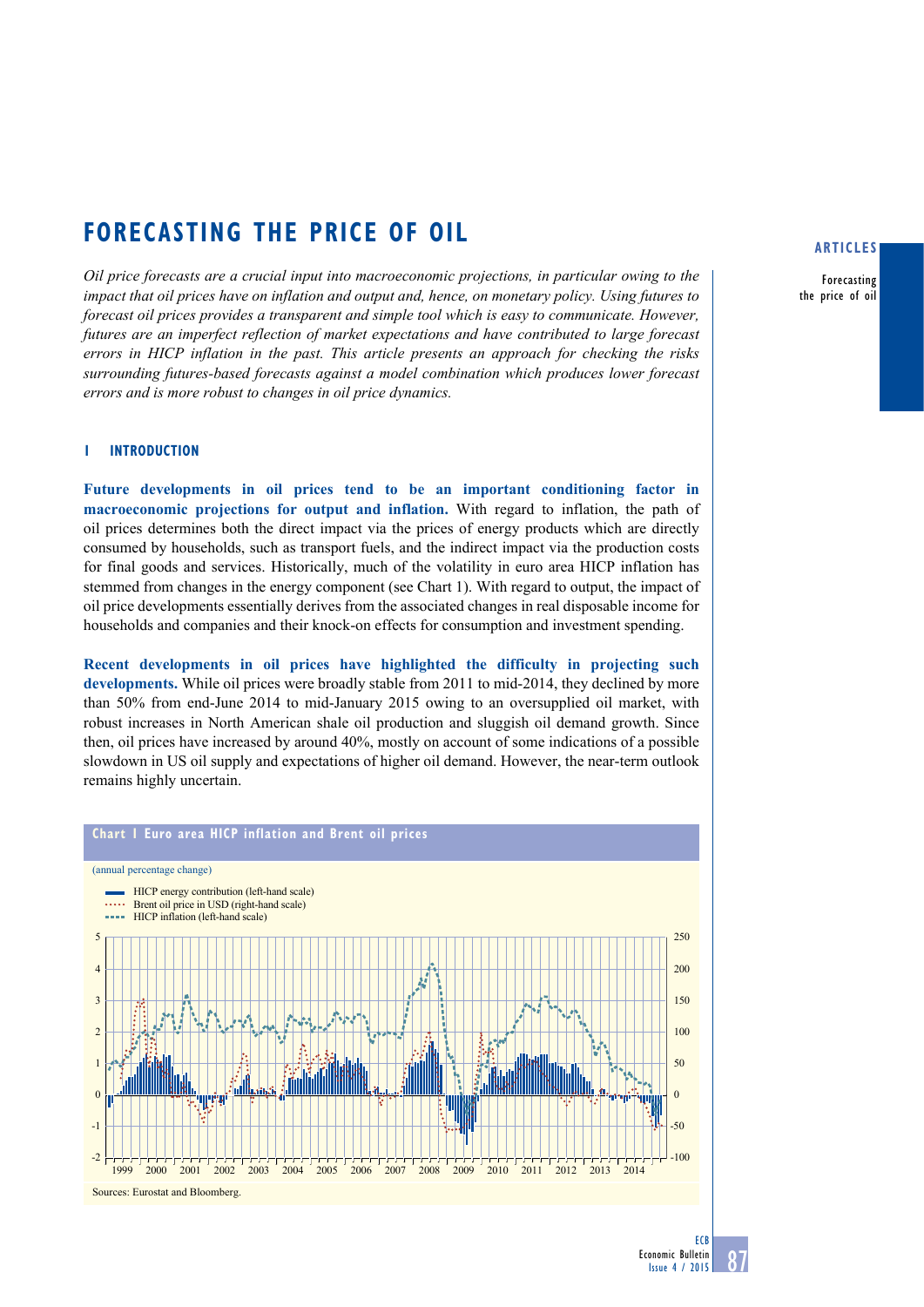**The performance of projections in terms of accuracy or bias critically hinges on the ability to anticipate the future path of oil prices.** In the Eurosystem/ECB staff macroeconomic projections, as in those of many other central banks and international organisations, the prices in oil futures markets are used as technical assumptions to reflect expectations about future oil price developments.1 However, large oil price forecast errors have been made using such futures-based assumptions. Reviews of the Eurosystem/ECB staff projections have shown that the projection bias for the HICP in the period since 1999 would have been significantly reduced if oil price movements had been better anticipated. Indeed, a large part of the underestimation of euro area HICP inflation in this period stemmed from this source.

Against this background, this article discusses the general difficulties in forecasting oil prices (Section 2), elaborates on the forecast properties of oil futures (Section 3), provides an overview of alternative forecasting methods (Section 4), and introduces a newly developed forecast combination method for Brent oil prices (Section 5).

# **2 the difficulty in forecasting oil prices**

**Although oil prices are predictable to some extent, accurately forecasting them is a challenging task.** Oil prices are predictable as oil is a physical commodity, the price of which is largely determined by oil fundamentals and in particular by global economic activity. Nevertheless, finding an accurate tool for oil price forecasting is complicated by the fact that oil market dynamics tend to vary substantially over time. This section discusses the determinants of oil price movements and explains the challenges that time variation in oil price behaviour poses for oil price forecasting.

**Depending on the driving factor, oil prices can behave very differently over time.** Oil prices have evolved in very different ways over time, varying between being stable, trending upwards and falling abruptly (see Chart 2). Major movements in oil prices can largely be explained by changes in oil supply, oil demand and oil inventories. Taking a historical perspective, the major oil shocks of the 1970s and 1980s were caused by severe disruptions on the supply side.<sup>2</sup> Having been broadly stable for most of the 1990s, oil prices increased strongly from 2003 onwards owing to strong growth in global economic activity driven by emerging market economies, and in particular China. This demand-driven rise in oil prices was only interrupted in 2008 by the global financial crisis, which caused oil prices to drop by about 70% over a few months as a result of falling global economic activity that triggered a sharp slowdown in oil demand growth in advanced economies in particular. Following a rapid recovery from 2009 onwards, oil prices were broadly stable for about four years owing to slowing oil demand growth and the rise in shale oil production in North America, which were broadly offset by supply-side concerns related to geopolitical tensions in the Middle East and, to some extent, Russia. At the same time, continued gains in energy efficiency and increased substitution with other energy sources contributed to restraining oil demand growth. More recently, oil prices fell steeply as robust increases in North American shale oil production together with sluggish oil demand growth, particularly in China, caused the oil market to be oversupplied. Markets reassessed their outlook for the oil market in the light of receding geopolitical risks, as heightened geopolitical uncertainty in major oil-producing countries did not affect global oil supply.

<sup>1</sup> Brent crude oil prices are used as they are the leading global price benchmark for sweet light crude oil (given that Brent prices are used for the majority of internationally traded crude oil). In addition, Brent crude oil is mostly destined for European markets and therefore captures well the oil price dynamics relevant for the euro area, while West Texas Intermediate (WTI) better reflects the US market.

<sup>2</sup> See, for example, Hamilton, J.D., "Causes and Consequences of the Oil Shock of 2007-08", *Brookings Papers on Economic Activity*, Vol. 40 (1), 2009, pp. 215-283.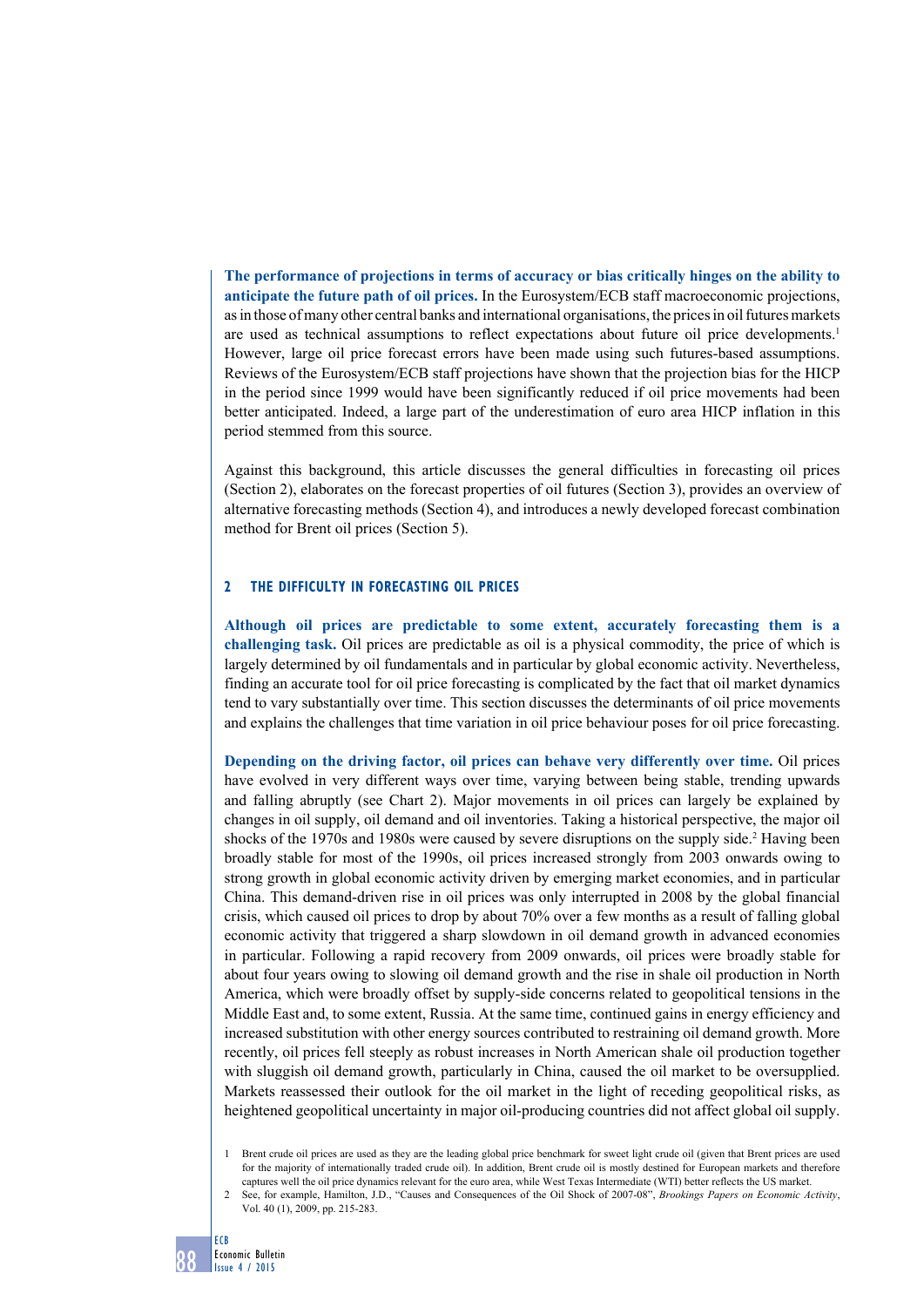Forecasting the price of oil



Notes: Monthly data; the Brent oil price in USD per barrel has been backcasted with the growth rate of the refiner's acquisition cost of imported crude oil up to May 1987 and deflated using the US Consumer Price Index. Oil rolling standard deviation of the nominal oil price.

Despite the oversupplied oil market, OPEC decided not to lower oil production at its meeting in November 2014. Historically, Saudi Arabia has tended to behave as the "swing producer" in the oil market, stabilising oil prices by reducing its output when oil prices decline and increasing it when prices go up.<sup>3</sup> Its changed strategy in November exacerbated the oil price drop, as its decision not to react was interpreted as a move to maintain market share given the rise in North American shale oil. In sum, it is clear that the dynamics in the oil market can differ substantially depending on the driving factor of oil price movements. In addition to movements in oil supply and demand, the level of oil inventories and changes in that level also crucially determine oil price dynamics.

In addition, oil price volatility seems to have increased over time (see Chart 2). There is empirical evidence that variations in the price elasticities of oil demand and supply create periods of elevated oil price volatility.4 Other studies relate part of this higher oil price volatility to the increased use of oil as a financial asset. The active management of oil price assets in futures markets since the early 2000s, also referred to as the "financialisation" of the oil market, might have caused oil prices to react more quickly to macroeconomic news that is reflected in the prices of assets such as stocks and in exchange rates.<sup>5</sup>

**Changing oil market dynamics and increased oil price volatility have several implications for oil price forecasting.** First, as oil is a physical commodity of which the price is largely determined by economic fundamentals, including data on these economic determinants helps in forecasting oil prices more accurately. Data limitations, with respect to fluctuations in global oil inventories, for example, nevertheless make it more difficult to accurately capture movements in oil fundamentals.<sup>6</sup> In addition, as oil is also increasingly used as a financial asset, spot oil prices tend

- 3 However, in a few instances such as in 1986, Saudi Arabia decided not to lower oil production as this strategy was deemed to be counterproductive in an environment of sluggish demand growth, weak cartel discipline and strong non-OPEC production growth.
- See, for example, Baumeister, C. and Peersman, G., "The role of time-varying price elasticities in accounting for volatility changes in the crude oil market", *Journal of Applied Econometrics*, Vol. 28(7), 2013, pp. 1087-1109.
- 5 See, for example, Fratzscher, M., Schneider, D. and Van Robays, I., "Oil prices, exchange rates and asset prices", *Working Paper Series*, No 1689, ECB, 2014.
- 6 In 2011 the G20 recognised the importance of transparency in the oil market for world economic growth and expressed support for the improvement of data availability on oil production, consumption, refining and stock levels in the context of the Joint Oil Data Initiative.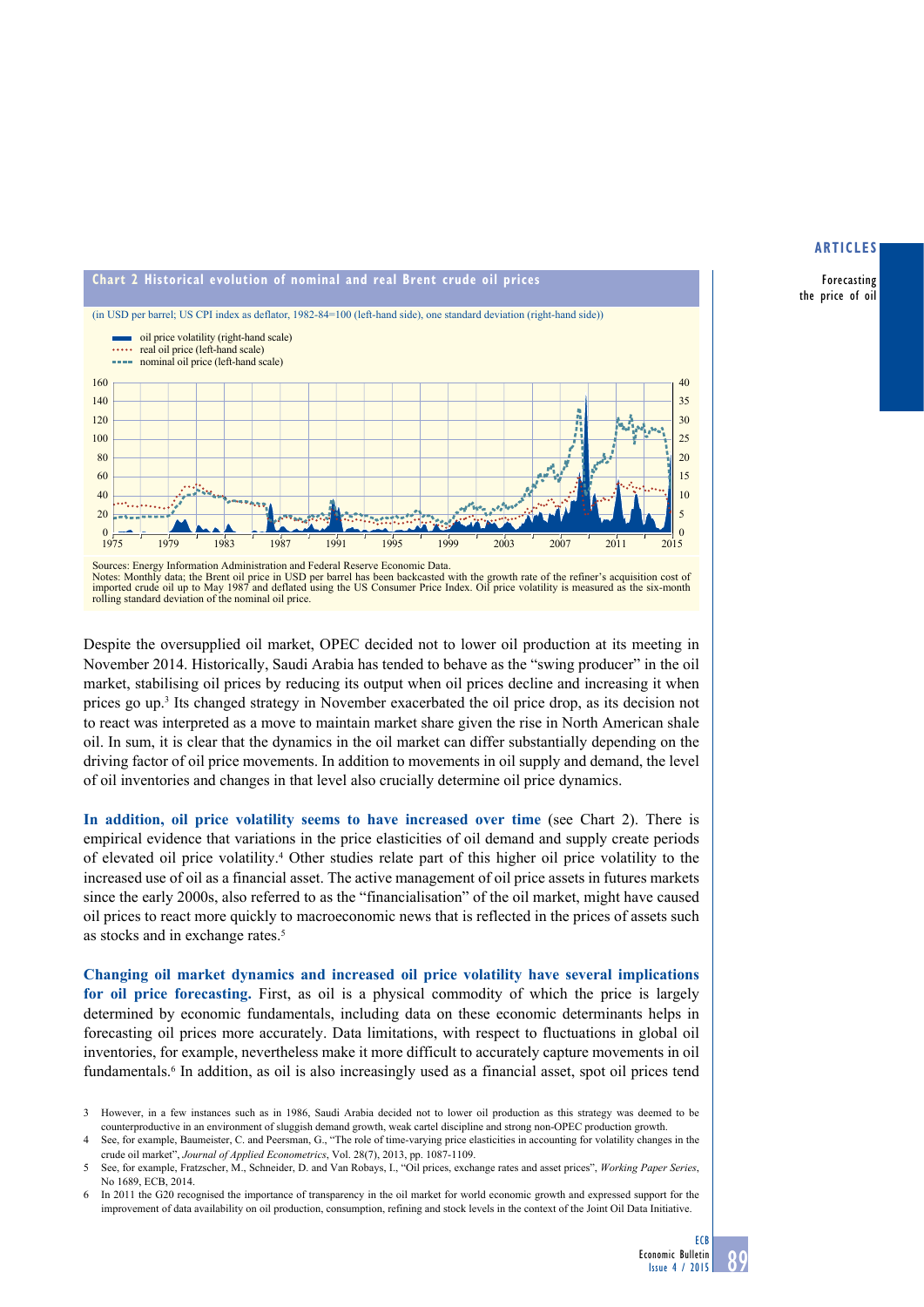to reflect changes in the macroeconomic environment more rapidly. This might cause increased oil price volatility in the short run, making it more difficult to forecast oil prices over these horizons. Second, as oil market dynamics tend to change substantially over time (depending on the driving factor), there might be considerable instability in the performance of an individual forecast method that only captures a specific behaviour of oil prices. As a consequence, combining different forecasts that each capture a specific behaviour of oil prices might help in addressing time variation in the performance of individual forecast models caused by changing oil market dynamics. The next sections discuss the limitations of the futures-based oil price forecast and alternative approaches to oil price forecasting, while Section 5 describes a forecast combination approach for Brent oil prices in more detail.

## **3 Futures as a reflection of expected oil price movements**

**Oil price futures are frequently used as the baseline for oil price assumptions in economic projections.** They are used, for example, in the Eurosystem/ECB staff macroeconomic projections and in the projections of many other central banks and international institutions. The main reason for using futures as a baseline for oil price assumptions is that they provide a simple and transparent method which is easy to communicate.

However, oil price assumptions based on futures yield large forecast errors. Table 1 shows the mean absolute error (MAE) and the root mean squared error (RMSE) of the Eurosystem/ECB projection assumptions for nominal oil prices four and eight quarters ahead for the period 2005 to 2014. The MAE suggests that on average over this period, the projections four and eight quarters ahead deviated by about 17% and 20% respectively. The higher RMSE values show that the MAE masks important variations in the projection performance over time. These errors have a significant impact on inflation projections. While estimates of the impact of a 10% increase in oil prices on HICP inflation are surrounded by uncertainty, they tend to be in the range of 0.2-0.3 percentage point in the first year after the shock, and an additional 0.1-0.2 percentage point in the second year. This effect has been found to depend on the level of oil prices, with a stronger impact being measured when oil prices are at an elevated level.<sup>7</sup> In addition, futures had a negative forecast bias (see the third column of Table 1), indicating that oil prices tend to turn out higher on average than futures prices would suggest.

**The main reason for the large forecast errors of futures is that the futures curve is usually flat and downward sloping owing to the specific nature of oil as a physical and storable commodity.** As a result, the wedge between futures and spot prices, which defines the slope of the futures curve, increases with the risk-free rate<sup>8</sup>, the risk premium and storage costs and decreases with the convenience yield. While the first two factors are present for any asset traded in the spot and

| Table I Average projection errors for oil prices |                     |                         |             |  |  |  |  |  |  |
|--------------------------------------------------|---------------------|-------------------------|-------------|--|--|--|--|--|--|
| $(Q1 2005$ to $Q4 2014)$                         |                     |                         |             |  |  |  |  |  |  |
|                                                  | Mean absolute error | Root mean squared error | <b>Bias</b> |  |  |  |  |  |  |
| Four quarters ahead                              | 16.9                | 24.3                    | $-1.6$      |  |  |  |  |  |  |
| Eight quarters ahead                             | 19.9                | 24.4                    | $-6.9$      |  |  |  |  |  |  |
| Source: ECB calculations.                        |                     |                         |             |  |  |  |  |  |  |

7 See "Energy markets and the euro area macroeconomy", *Occasional Paper Series*, No 113, ECB, June 2010.

8 The risk-free rate is the opportunity cost of buying a specific asset.

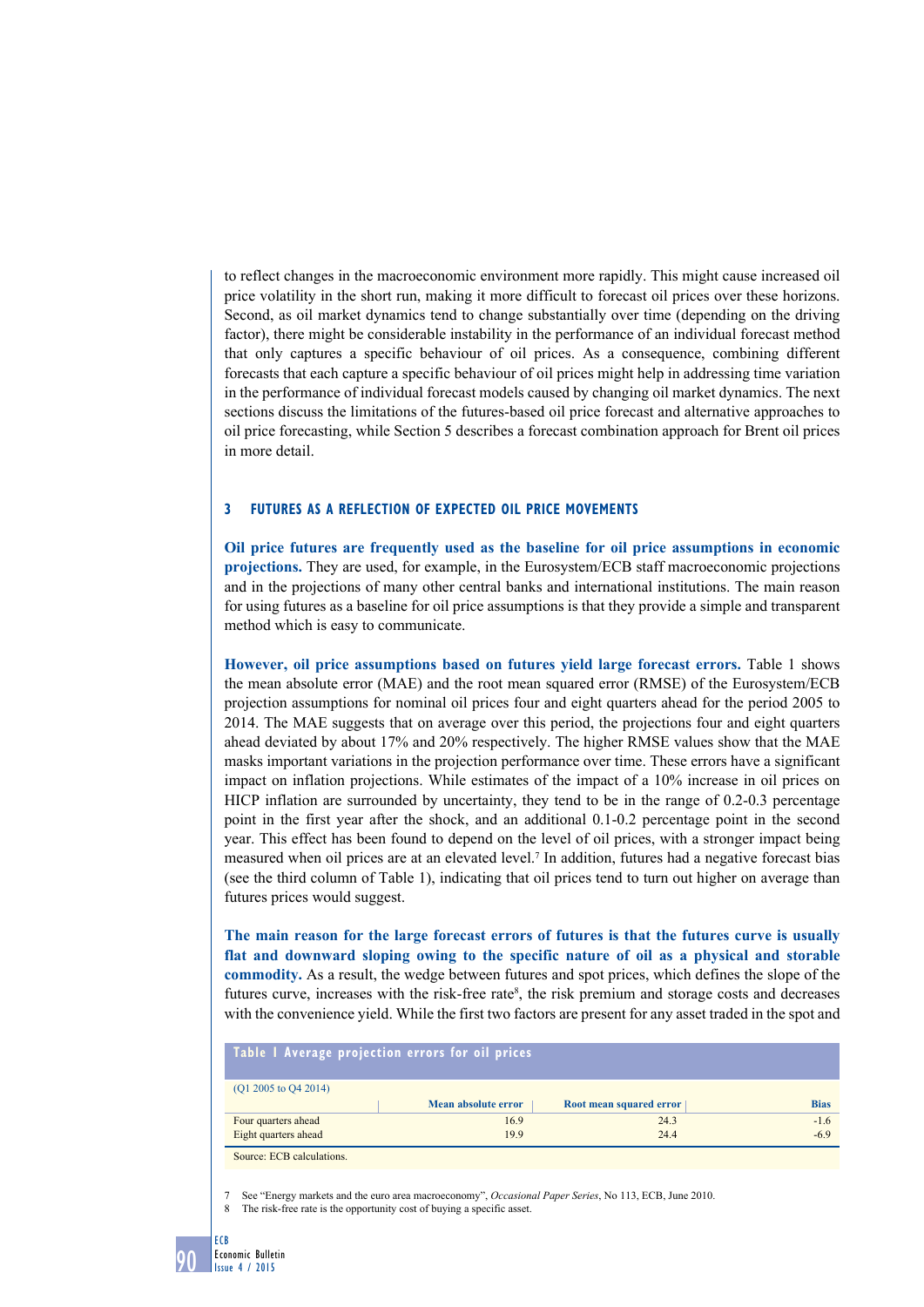

Forecasting the price of oil

futures market, the latter two are typical for oil as a storable commodity with limited inventories. The convenience yield is the benefit of holding inventories and tends to be larger than the other components driving the wedge between futures and spot prices. As a result, spot prices are typically higher than futures prices, defining a downward slope which is also known as backwardation. The reason for this is that when oil markets are tight, demand for inventories at the spot price is high, bringing spot prices up relative to futures prices. However, the futures curve can also be upward sloping, a situation also known as contango. This situation occurred in the recent past owing to ample oil supply combined with a high level of inventories, and it also occurred before and after the global recession (see Chart 3). However, since 1999 the futures curve has been downward sloping for about 70% of the time.

**In addition to following a generally downward sloping path, futures curves are typically rather flat owing to the arbitrage between spot and futures prices.** Futures therefore tend to predict oil prices quite well in times of stable prices, while forecast errors are high when oil prices are volatile. Chart 4 shows that for 2012 and 2013, futures for four and eight quarters ahead provided



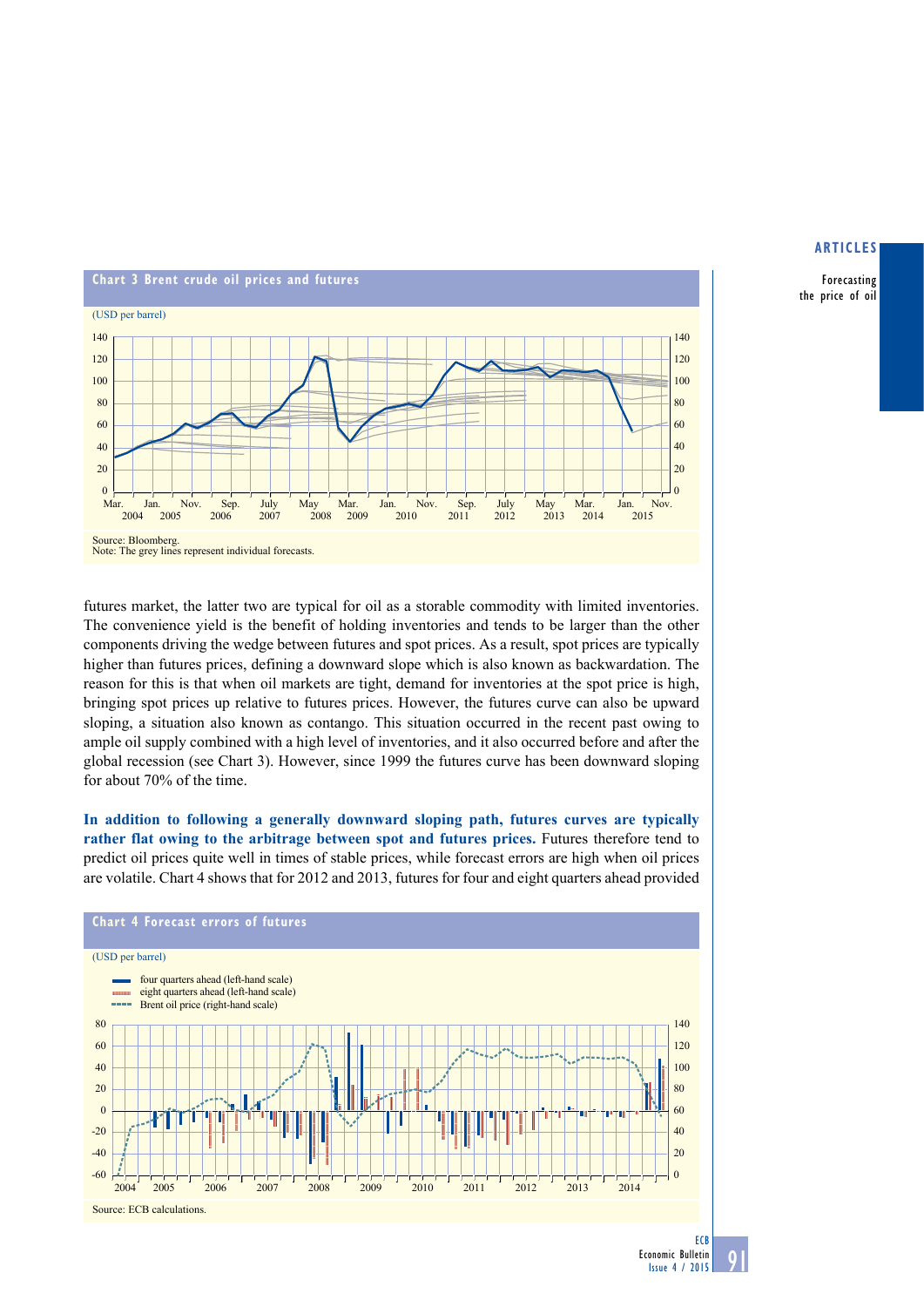fairly accurate projections as oil prices were relatively stable. However, forecast errors were large in periods of falling and rising oil prices, such as around the period of the global financial crisis and during the most recent episode of falling oil prices.

**Overall, oil price futures are an imperfect reflection of market expectations owing to the fact that arbitrage opportunities lead to a rather flat profile of the futures curve and the convenience yield typically results in a downward sloping futures curve**. Neither of these features are directly related to market expectations of future oil price developments. While changes in the slope of the futures curve can provide some information about market expectations regarding current and expected oil demand and supply fundamentals, overall the futures curve has not proved to be a good predictor of oil prices.

## **4 Alternative approaches to oil price forecasting**

**The literature on oil price forecasting has grown rapidly over the past few years, partly as a response to the shortcomings of futures-based predictions.** These alternative forecast approaches can be divided into three broad categories: (i) market-based and statistical approaches, (ii) approaches based on economic theory, and (iii) model forecast combinations. This section briefly discusses selected models in each of these categories.

**First, market-based indices or statistical methods have the advantage of being simple and transparent forecasting tools, but generally do not manage to consistently outperform other methods.** With regard to market-based forecasts, an alternative to futures are "risk-adjusted" futures, which attempt to correct the negative bias of the futures-based forecast by adjusting it for a risk premium. This risk premium, which affects the spread between the oil futures and the spot price, varies over time and is related to the business cycle. The risk-adjusted futures are found to outperform futures particularly at longer horizons beyond six months.<sup>9</sup> With regard to other statistical approaches, alternative methods of forecasting oil prices include the random walk (which assumes the future oil price to be equal to the price today), the random walk with drift (which assumes oil prices to grow at a specific rate), and simple autoregressive moving average models. However, none of these simple approaches tend to outperform other methods such as futures-based forecasting in a robust manner across forecast horizons and over time.

**Second, forecast models that include data on economic determinants tend to forecast more accurately than simple approaches.** Such models are based on the observation that oil prices are largely determined by movements in economic variables such as oil demand and supply, global economic growth and interest rates. As such, to the extent that these economic variables contain information on future oil price developments, including them in forecasting models tends to improve the oil price prediction. There are many possible forecast approaches that are based on economic theory, ranging from simple regressions to more complex multi-variable models.

**For example, including data on non-oil commodities, oil supply and global economic activity helps in more accurately forecasting oil prices over specific forecast horizons and time periods.** Based on the intuition that movements in non-oil commodities reflect movements in global commodity demand, forecasting oil prices using the recent growth rate of non-oil commodity prices appears successful in predicting oil prices in the short run. Simple regressions



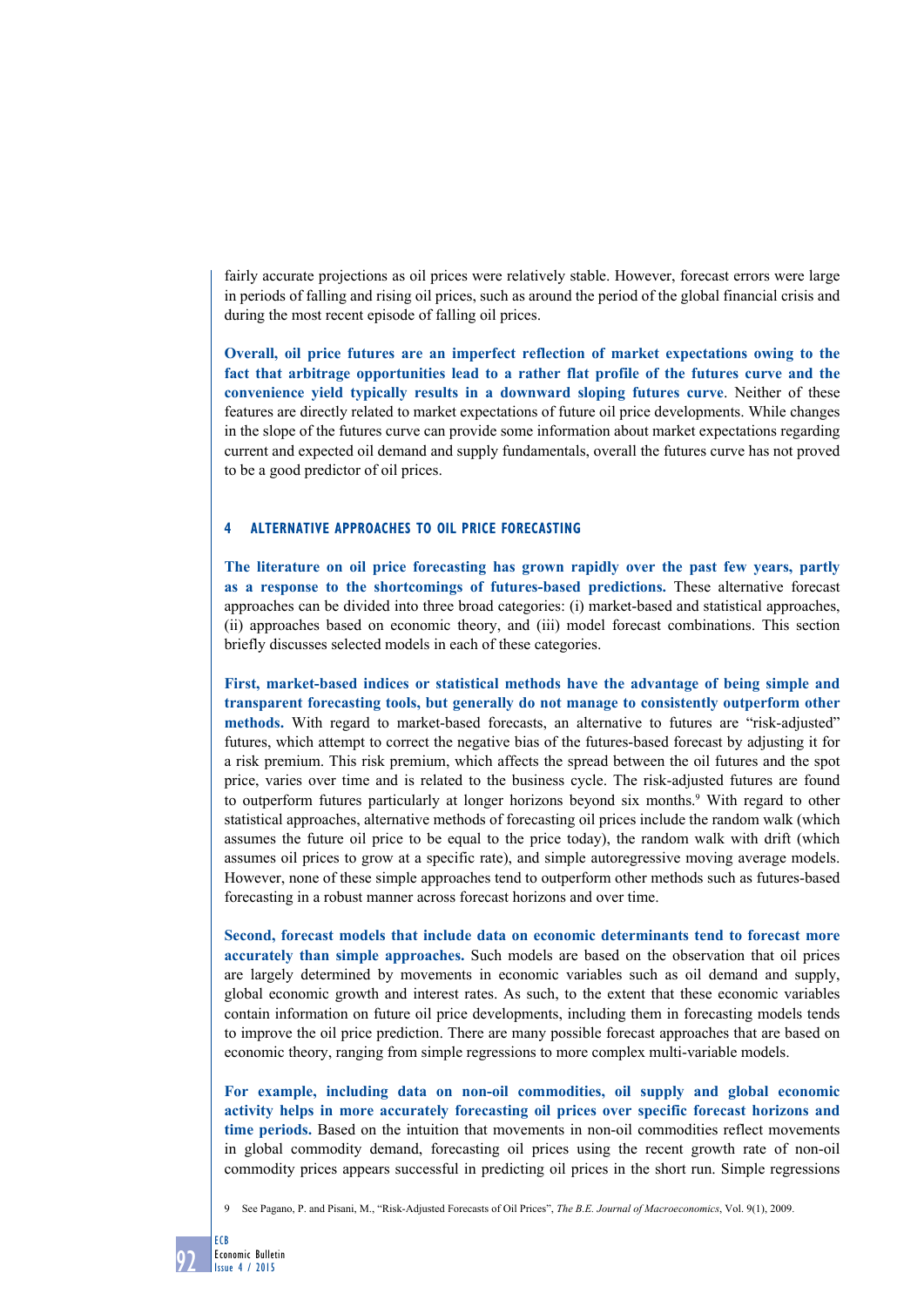Forecasting the price of oil

linking the oil price prediction to changes in the risk-free interest rate and exchange rates of major commodity exporters have also been explored in the literature, among many other approaches.<sup>10</sup> Although they are more highly parameterised, vector autoregression (VAR) models that include data on oil production, inventories and global economic activity have proved to forecast oil prices more accurately than the random walk or futures over specific time periods, mainly in the short run. Using Bayesian techniques to estimate the VAR model can further improve the forecast accuracy of these VAR-based projections.11 Finally, structural models of the oil market can also be useful for oil price forecasting. For example, it has been shown that a general equilibrium model consisting of oil-exporting and importing regions that models long-term oil price dynamics can improve the forecast relative to futures in periods of rising oil prices, benefiting from, among other features, the inclusion in the model of a detailed structure of the supply side of the oil market and the assumption that oil prices follow a trend.12

**However, the general problem with individual forecast methods is that their forecast performance tends to be very unstable over time given the frequent changes in oil market dynamics.** As already indicated in Section 2, this is because many models capture only a specific behaviour of oil prices over a particular horizon, and oil price dynamics tend to change considerably over time depending on the driving factor. For example, VAR models which include data on economic activity and oil fundamentals tend to result in accurate forecasts of short-run oil price movements that are driven by changes in global economic activity. However, they quickly lose their accuracy when other factors play a larger role and at longer forecast horizons.

**By pooling projections from different forecast approaches, forecast model combinations tend to offer a more accurate forecast that is also more stable over time**. These types of forecast model are based on the recognition of the instability in the performance of individual methods. It is well established in the forecast combination literature that it is helpful to combine individual forecasts that have diverse forecast properties in order to find a projection which is more robust visà-vis structural breaks in the variable to be forecasted.13 Given the frequent changes in oil market dynamics, a model forecast combination has proved to perform well in oil price forecasting.14

## **5 A forecast combination for Brent oil prices**

**This section introduces a forecast combination which has been newly developed at the ECB for predicting Brent oil prices and investigates its performance in the context of the Eurosystem/ ECB staff macroeconomic projections.** This model combination<sup>15</sup> is constructed as an equally weighted average of the individual projections generated by (i) futures, which provide the current baseline in the Eurosystem/ECB staff macroeconomic projections; (ii) "risk-adjusted" futures, which provide a statistical model that aims to correct the forecast error of futures by adjusting

<sup>10</sup> For an overview, see Alquist, R., Kilian, L. and Vigfusson, R.J., "Forecasting the Price of Oil", in Elliott, G. and Timmermann, A. (eds.), *Handbook of Economic Forecasting*, Vol. 2, 2013, pp. 427-507.

<sup>11</sup> See Kilian, L. and Baumeister, C., "Real-Time Forecasts of the Real Price of Oil", *Journal of Business & Economic Statistics*, Vol. 30(2), April 2012, pp. 326-336.

<sup>12</sup> See Nakov, A. and Nuño, G., "Saudi Arabia and the Oil Market", *The Economic Journal*, Vol. 132, 2013, pp. 1333-1362, and Manescu, C. and Van Robays, I., ["Forecasting the Brent oil price: addressing time-variation in forecast performance](https://drive.google.com/viewerng/viewer?a=v&pid=sites&srcid=ZGVmYXVsdGRvbWFpbnxpbmV2YW5yb2JheXN8Z3g6N2RmOTA4OTIxNmIyZDFmOA)", *Working Paper Series*, No 1735, ECB, 2014.

<sup>13</sup> See, for example, Timmermann, A., "Forecast Combinations", *Handbook of Economic Forecasting*, Vol. 1, 2006, pp. 135-196.

<sup>14</sup> For WTI oil prices, see for example Baumeister, C., Kilian, L. and Lee, T.K., "Are there gains from pooling real-time oil price forecasts?", *Energy Economics*, Vol. 46, December 2014, pp. 33-43. For Brent oil prices, see Manescu, C. and Van Robays, I., ["Forecasting the Brent](https://drive.google.com/viewerng/viewer?a=v&pid=sites&srcid=ZGVmYXVsdGRvbWFpbnxpbmV2YW5yb2JheXN8Z3g6N2RmOTA4OTIxNmIyZDFmOA)  [oil price: addressing time-variation in forecast performance"](https://drive.google.com/viewerng/viewer?a=v&pid=sites&srcid=ZGVmYXVsdGRvbWFpbnxpbmV2YW5yb2JheXN8Z3g6N2RmOTA4OTIxNmIyZDFmOA), *Working Paper Series*, No 1735, ECB, 2014.

<sup>15</sup> The model combination is based on the findings of Manescu, C. and Van Robays, I., "[Forecasting the Brent oil price: addressing time](https://drive.google.com/viewerng/viewer?a=v&pid=sites&srcid=ZGVmYXVsdGRvbWFpbnxpbmV2YW5yb2JheXN8Z3g6N2RmOTA4OTIxNmIyZDFmOA)[variation in forecast performance](https://drive.google.com/viewerng/viewer?a=v&pid=sites&srcid=ZGVmYXVsdGRvbWFpbnxpbmV2YW5yb2JheXN8Z3g6N2RmOTA4OTIxNmIyZDFmOA)", *Working Paper Series*, No 1735, ECB, 2014.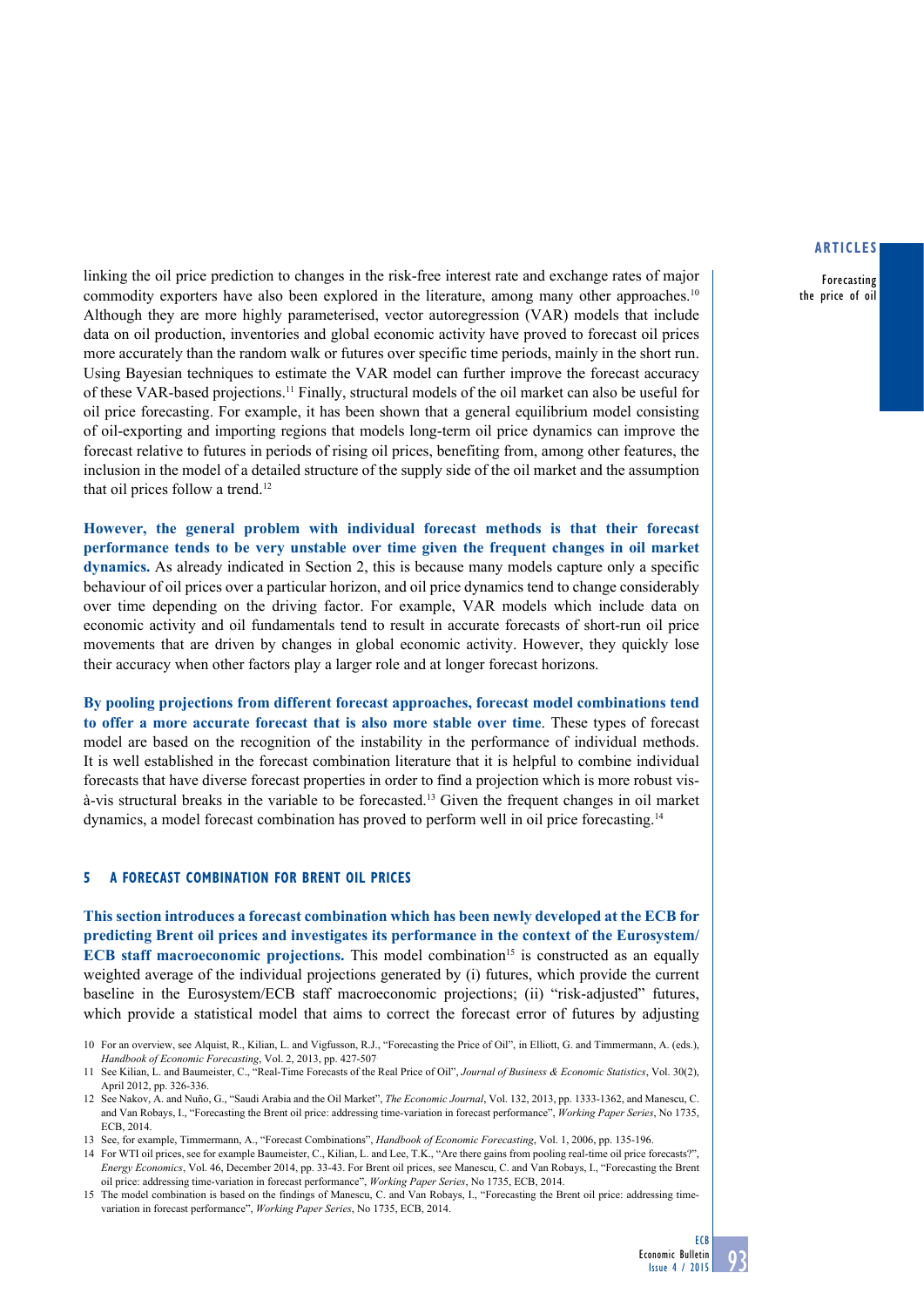for a time-varying risk premium linked to US economic activity; (iii) a Bayesian VAR (BVAR) model, which is an empirical model based on data related to oil fundamentals (oil production and oil inventories) and global economic activity; and (iv) a dynamic stochastic general equilibrium (DSGE) model, which is a theoretical model of the long-term dynamics in the oil market (including data on global and Saudi Arabian oil production and global economic activity) in which oil prices are assumed to follow a trend.

**The advantages of using this specific combination are shown in a real-time and out-of-sample evaluation exercise that follows the set-up of the Eurosystem/ECB staff macroeconomic projections** (see Box 1 for details on the set-up of the evaluation exercise). The results demonstrate that also when following the set-up of the projections, the four-model forecast combination manages to improve the forecast accuracy over futures on average, reduce the negative forecast bias and, at the same time, offer a more robust forecast performance over time, justifying the use of the model combination as an alternative to the oil price forecast based on futures. In addition, as already mentioned in the previous section, individual models can perform quite differently depending on the behaviour of oil prices, which is why the performance of the individual models is examined not only for the 1995-2014 period as a whole, but also for sub-periods (see Table 2).

#### **Box 1**

# **The set-up of the forecast performance evaluation exercise**

This box provides an overview of how the forecast performance of the different models and of the model combination<sup>1</sup> is evaluated.

The evaluation focuses on real oil prices in US dollars and is conducted in real time and out of sample, at the cut-off dates for the projections using data from the first quarter of 1995 to the last quarter of 2014.<sup>2</sup> For the estimation of BVAR model parameters, data back to January 1973 are used. When monthly data are not available over the full estimation sample or are only available with delay, the series are backcast or nowcast in a way largely similar to the approach of Baumeister and Kilian.<sup>3</sup> For the risk-adjusted futures, monthly futures contract data from January 1990 onwards are used.<sup>4</sup> All models are re-estimated at each point in time in the evaluation exercise, except for the DSGE model, the parameters of which are calibrated.<sup>5</sup> The forecast evaluation is applied to quarterly forecasts, up to 11 quarters ahead, which are obtained by aggregating the monthly forecasts. Real rather than nominal oil prices are used for two reasons. First, two of the models included in the combination, i.e. the BVAR and the

2 Prior to November 1998, the cut-off dates are artificially generated following the pattern of later cut-off dates.

<sup>1</sup> The model combination and the different models that are included in the combination are those proposed in Manescu, C. and Van Robays, I., "[Forecasting the Brent oil price: addressing time-variation in forecast performance](https://drive.google.com/viewerng/viewer?a=v&pid=sites&srcid=ZGVmYXVsdGRvbWFpbnxpbmV2YW5yb2JheXN8Z3g6N2RmOTA4OTIxNmIyZDFmOA)", *Working Paper Series*, No 1735, ECB, 2014.

<sup>3</sup> Baumeister, C. and Kilian, L., "Real-Time Forecasts of the Real Price of Oil", *Journal of Business & Economic Statistics*, Vol. 30(2), April 2012, pp. 326-336.

<sup>4</sup> For futures contracts with longer maturities, the sample is even shorter, depending on data availability. Where possible, data series have been reconstructed backwards on the basis of growth rates of WTI futures with matching maturity.

<sup>5</sup> The DSGE parameters are calibrated using data available over the period from 1973 to 2009. The calibrated parameters refer to long-term trends and relationships based on economic theory which can be assumed not to change frequently over time.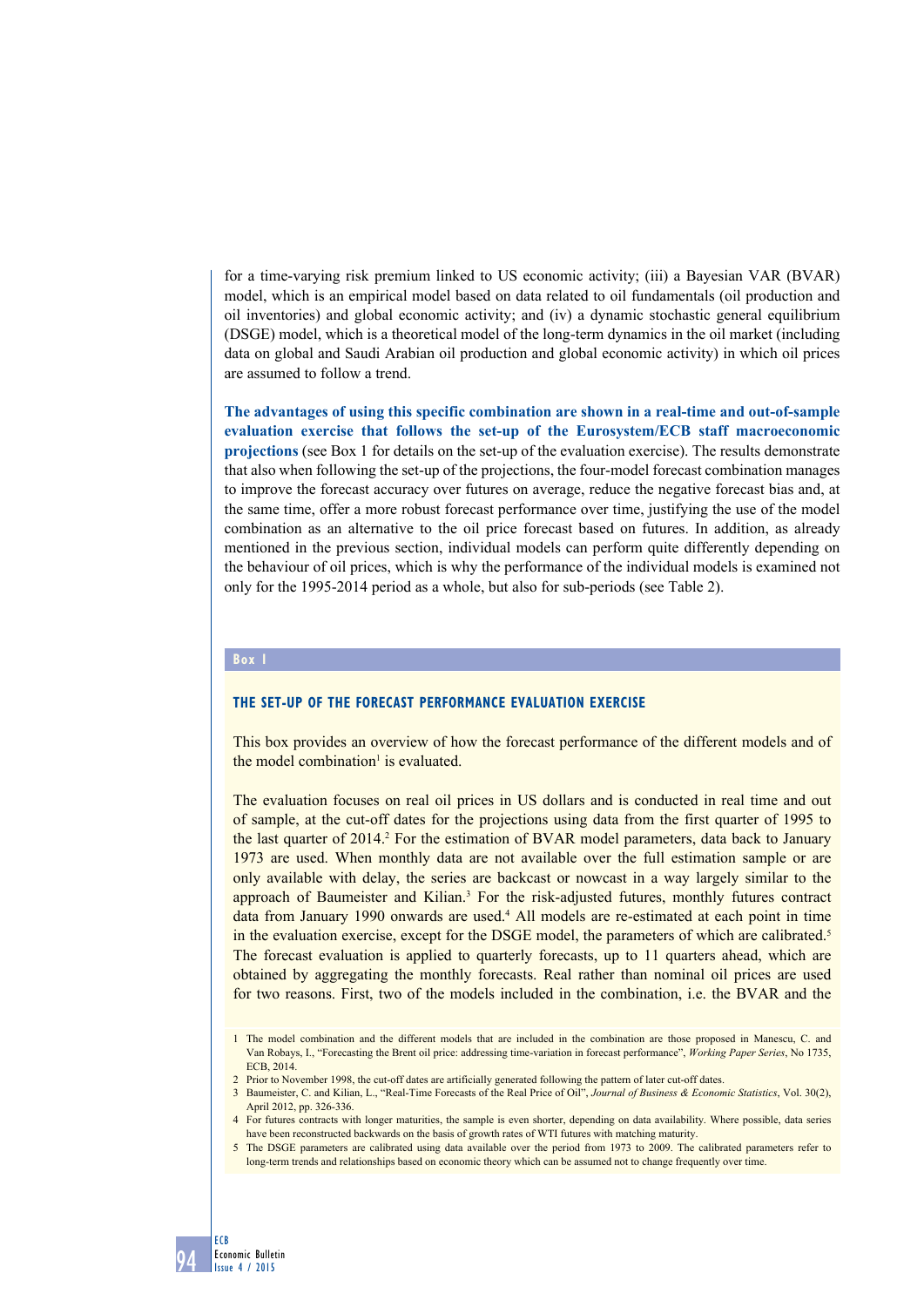Forecasting the price of oil

DSGE, already produce forecasts of real oil prices.<sup>6</sup> Second, in practice, given the volatility of oil prices compared with the volatility of inflation, the difference between a focus on real prices and a focus on nominal prices should not be great.<sup>7</sup> Two criteria are used as quantifiers in the evaluation, i.e. the mean squared prediction error (MSPE) and the forecast bias, and the evaluation is applied to different sub-samples such that the stability of the performance over time can also be evaluated. The MSPE is a commonly used measure of forecasting performance. In addition, it is important that policy-makers are aware of the magnitude of the bias inherent in the projections and the probability of making large forecast errors.

6 Forecasting nominal oil prices would add more parameter uncertainty and probably worsen the performance of these two models. As the futures and risk-adjusted futures models retrieve forecasts of nominal oil prices, the approach for the evaluation exercise is to deflate these projections with the expected US CPI, which is forecasted using a three-month moving average process.

7 When the forecast evaluation is conducted again using nominal oil prices, the four-model combination performs broadly the same.

**The performance of the BVAR stands out during periods of stable and moderately increasing oil prices.** Over the period from 1995 to 2001, when oil prices were initially broadly stable and then rose between 1999 and 2001, the BVAR is more accurate than futures for both short-term and longer-term forecast horizons, while the other models are more accurate than futures only in exceptional cases. The improvements vis-à-vis the futures-based model reach up to 24%, but they are not always statistically significant.

**Among the models included in the combination, the DSGE performs remarkably well during periods of increasing oil prices.** For example, during the period 2002-07, the other three models used in the combination broadly outperform futures on the basis of the mean squared prediction error (MSPE) criterion, emphasising the disadvantage of futures forecasts owing to their generally downward sloping curve. Of the three, however, the DSGE performs best, with a 24% improvement for the horizon four quarters ahead, 51% for eight quarters ahead, and 67% for eleven quarters ahead (see Table 2, panel B). All these improvements are statistically significant. The success of the

| <b>Panel A</b><br>Selected | 1995-2014 |             |             |             | 1995-2001 |             |             |             |
|----------------------------|-----------|-------------|-------------|-------------|-----------|-------------|-------------|-------------|
| horizon                    | Adjusted  | <b>BVAR</b> | <b>DSGE</b> | Four-model  | Adjusted  | <b>BVAR</b> | <b>DSGE</b> | Four-model  |
| (quarters)                 | futures   |             |             | combination | futures   |             |             | combination |
|                            | 1.01      | 1.19        | $1.88*$     | $1.18*$     | 0.99      | 0.94        | 1.37        | 1.02        |
| $\overline{2}$             | 1.03      | 1.06        | 1.33        | 1.04        | 1.07      | 0.82        | 1.47        | 0.96        |
| $\overline{4}$             | 0.95      | 0.92        | 0.93        | $0.89*$     | 1.11      | $0.88*$     | 1.63        | 0.87        |
| 8                          | 0.78      | 0.98        | 0.95        | $0.76*$     | 1.27      | 1.08        | $3.27*$     | 0.84        |
| 11                         | 0.90      | 0.90        | 0.78        | $0.69*$     | 1.26      | 0.76        | $3.88*$     | $0.58*$     |
| <b>Panel B</b>             |           |             |             |             |           |             |             |             |
| Selected                   | 2002-2007 |             |             | 2008-2014   |           |             |             |             |
| horizon                    | Adjusted  | <b>BVAR</b> | <b>DSGE</b> | Four-model  | Adjusted  | <b>BVAR</b> | <b>DSGE</b> | Four-model  |
| (quarters)                 | futures   |             |             | combination | futures   |             |             | combination |
| $\mathbf{I}$               | 1.02      | 1.00        | 1.19        | 0.99        | 1.00      | 1.27        | $2.15*$     | $1.26*$     |
| $\overline{2}$             | 0.94      | 0.94        | 0.83        | $0.87*$     | 1.04      | 1.11        | 1.43        | $1.09*$     |
| $\overline{4}$             | 0.81      | $0.82*$     | $0.76*$     | $0.82*$     | 1.02      | 0.99        | 0.95        | 0.94        |
| 8                          | 0.88      | $0.73*$     | $0.49*$     | $0.72*$     | 0.50      | $1.36*$     | $1.15*$     | $0.82*$     |
| 11                         | 1.11      | $0.66*$     | $0.33*$     | $0.70*$     | 0.25      | $1.58*$     | 1.11        | 0.69        |

### **table 2 mean squared prediction errors of real oil price forecasts relative to futures**

Source: ECB calculations.

Notes: The table shows the mean squared prediction errors (MSPE) relative to futures for the other models: risk-adjusted futures<br>("adjusted futures"), BVAR, DSGE and the four-model forecast combination (the latter in blue) an improvement relative to futures. \* indicates that the results are statistically significant according to at least one of the following tests: Diebold Mariano, White and Hansen.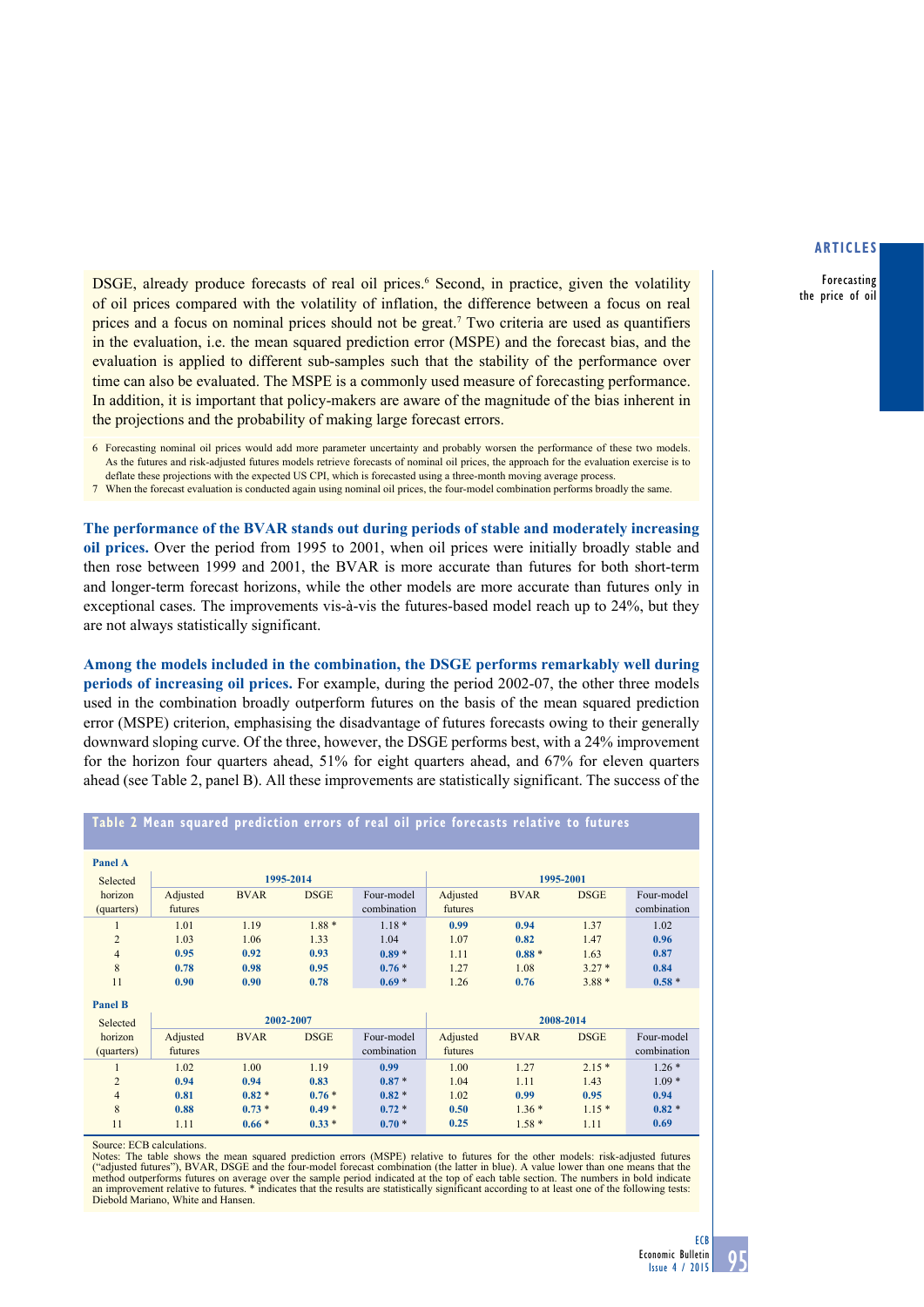DSGE model during this period is partly due to the assumption that oil prices follow a trend. Nevertheless, this compensates for the very poor performance of the DSGE model in the other sub-samples.

**During the more recent 2008-14 period, when oil prices were initially very volatile and then stabilised, the risk-adjusted futures model is very successful in forecasting at longer time horizons, while futures are successful at shorter horizons.** From the second year onwards, the risk-adjusted futures model clearly outperforms futures. Moreover, the MSPE improvement is very high: 50% for the horizon eight quarters ahead and 75% for eleven quarters ahead.<sup>16</sup> Futures seem to perform well during this period for shorter time horizons, as demonstrated by the MSPE values (see Table 2, panel B). This assessment is also supported by the low forecast bias situated around zero for this particular period and these particular horizons.

**All models included in the combination manage to improve on the significant negative forecast bias of futures, which is mainly due to the backwardation characteristic of the oil futures curve.** This seems to apply in particular to the DSGE model, which has an average forecast



Notes: The chart shows the bias, i.e. the mean forecast error, for the various models (futures, risk-adjusted futures, BVAR, DSGE, and the four-model forecast combination) for the main sample and different sub-samples at selected forecast horizons (two, four, eight and eleven quarters ahead).

16 It should be noted that, for this period, the estimation sample – which for the risk-adjusted futures model only begins in January 1990 – is considerably larger, with up to 156 observations, which is twice the estimation sample size for the 1995-2001 period. For a model that is mainly based on ordinary least squares, this can result in greater consistency and robustness in the results.

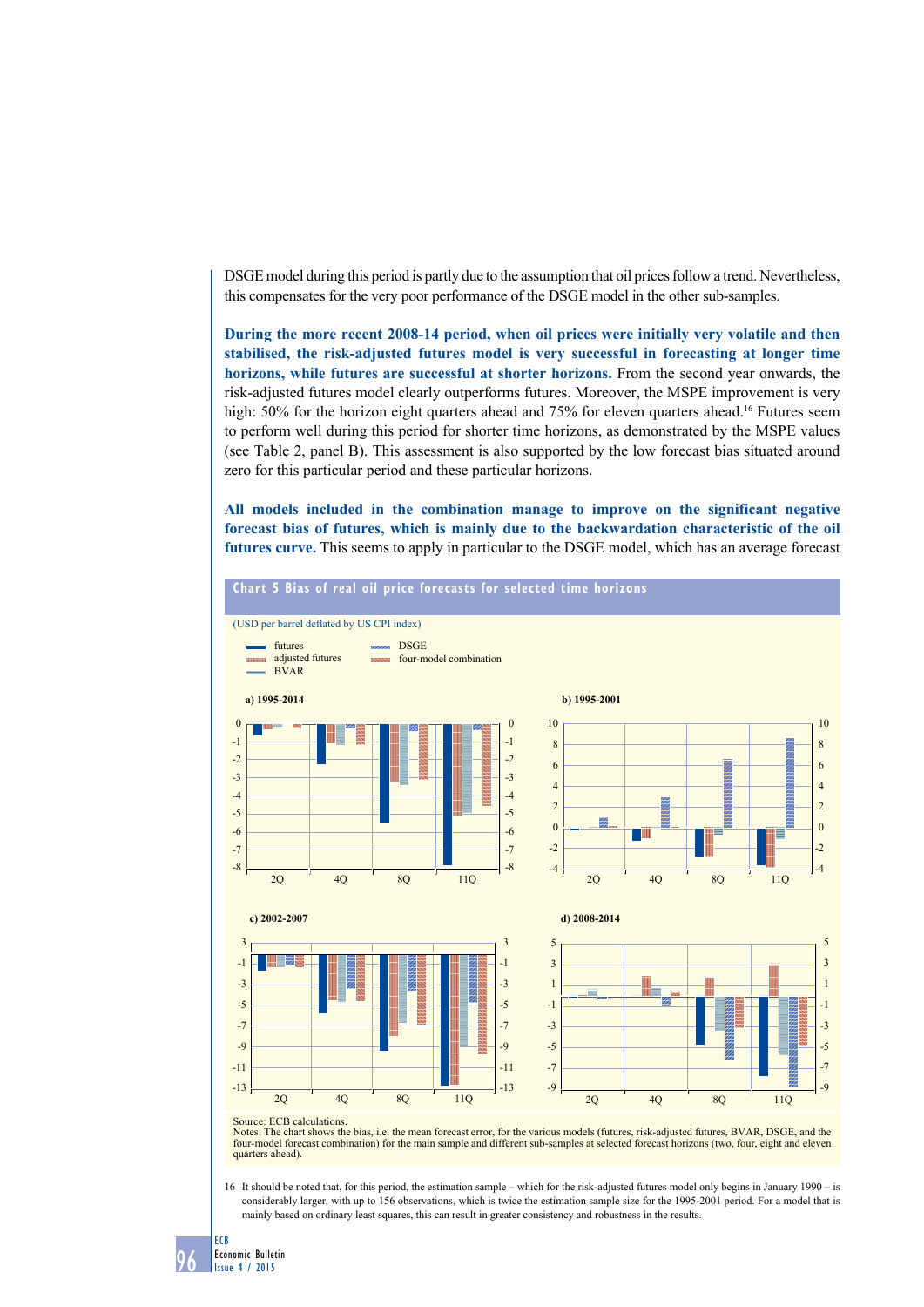Forecasting the price of oil

bias of around zero over the whole evaluation period (see Chart 5). However, caution is needed in interpreting this finding, as this low value hides a high positive bias during the period from 1995 to 2001 that is balanced out by a large negative bias in the subsequent periods. This notwithstanding, during periods of increasing oil prices, i.e. 2002 to 2007, the DSGE has the lowest bias. As also suggested by the MSPE, the BVAR has the lowest bias in times of stable and locally increasing oil prices, while the risk-adjusted futures model has the lowest bias in times of decreasing and stable oil prices, but only for longer time horizons, i.e. seven to eleven quarters ahead.

**It is thus clear that the different models perform well in specific periods and over specific horizons. As such, owing to these clear differences in forecast properties, combining the models offers substantial gains in forecast accuracy, both over time and across forecast horizons**. Over the whole period from 1995 to 2014, the four-model forecast combination is more accurate than futures on average by 11%, 24% and 31% at forecast horizons four, eight and eleven quarters ahead respectively (see Table 2). At the same time, it reduces the negative forecast bias of futures on average by 46%, 43% and 42% at horizons four, eight and eleven quarters ahead respectively. The differences are all statistically significant, showing that the combination does a much better job than futures at longer time horizons, which are also more policy-relevant. In fact, the only horizons at which the combination does not outperform futures are the first and second quarters ahead. Notably, the four-model forecast combination outperforms not only futures as of the third quarter ahead but also all other models it includes.

**In addition, the performance of the four-model combination is very stable over time.** For instance, in all sub-samples evaluated, the combination outperforms futures beyond the first and/ or second quarter ahead. Moreover, it also outperforms the other three models in most cases, with two notable exceptions: first, the DSGE model when oil prices follow an upward trend and, second, in times of oil price volatility, the risk-adjusted futures model as of the horizon six quarters ahead. The gains offered by the latter are, however, not statistically significant (see Chart 6).



Note: Six-year rolling MSPE of the different models based on the six-quarters-ahead forecast relative to the random walk forecast.